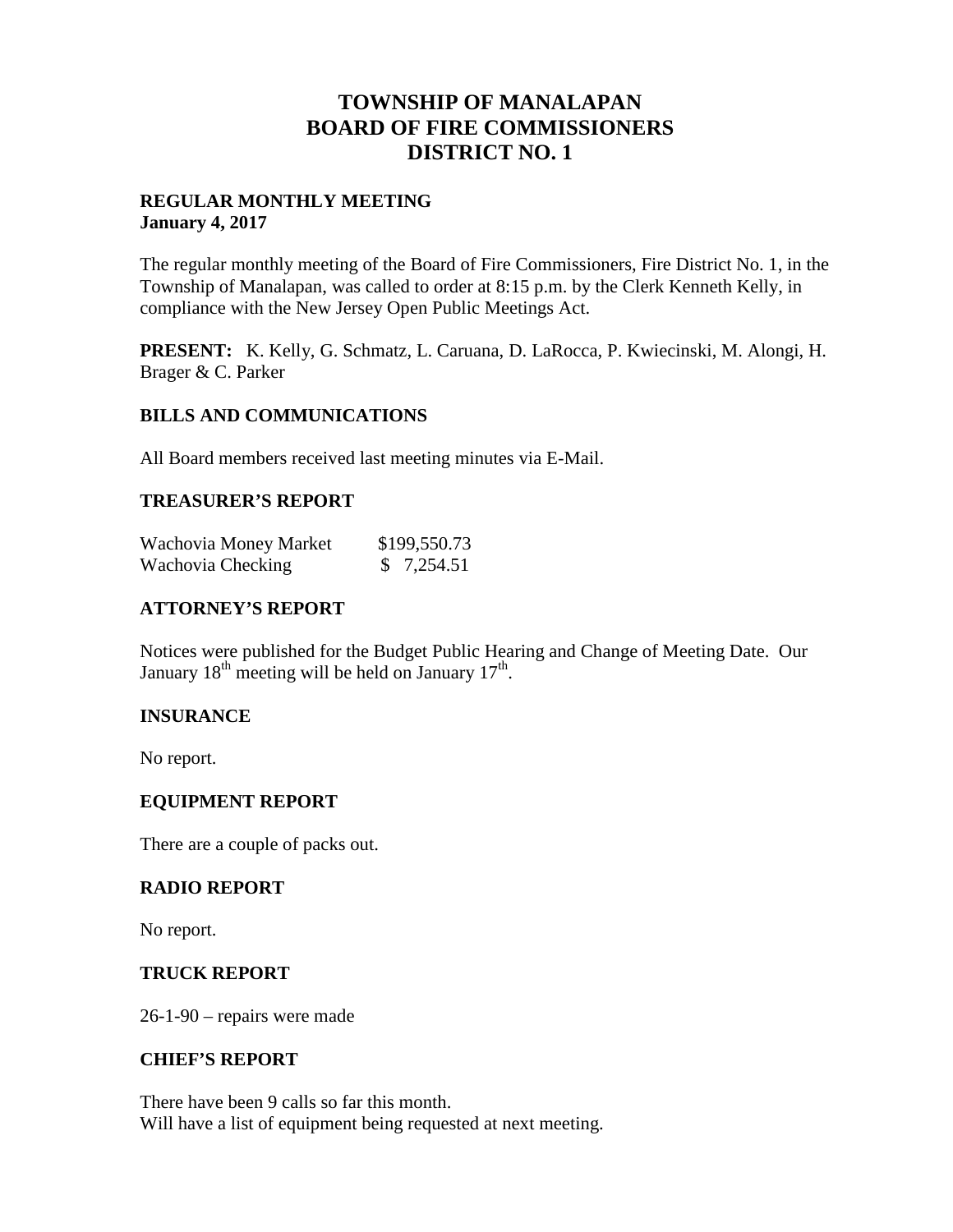## **ASSOCIATION REPORT**

Contract with the cleaning service has been cancelled. Floors were done at the Main House. Meeting with auditor on Monday. Having Deacon Matt look into doing direct donations on our website.

## **TRUSTEES' REPORT**

No report.

#### **OLD BUSINESS**

See attached.

#### **NEW BUSINESS**

Commissioner LaRocca made a motion to pay all vouchers; this was seconded by Commissioner Schmatz. All voted aye.

Commissioner Schmatz made a motion for \$100 to purchase 5 pager batteries; this was seconded by Commissioner Kelly. All voted aye.

Commissioner Schmatz made a motion for \$3,500 to purchase a battery operated fan for the Satellite; this was seconded by Commissioner LaRocca. All voted aye.

Commissioner Schmatz made a motion for \$650 to purchase a new cable for the RAD57 and have the hardware and software updated for free; this was seconded by Commissioner LaRocca. All voted aye.

Commissioner Schmatz made a motion for \$800 to send out 2 TIC chargers for repair; this was seconded by Commissioner LaRocca. All voted aye.

Commissioner Schmatz made a motion for \$2,200 for the purchase of 4 Microsoft Surfaces; this was seconded by Commissioner LaRocca. All voted aye.

Meeting opened to the public at 9:10 P.M.

A motion was made by Commissioner LaRocca to adjourn; it was seconded by Commissioner Kelly and all voted aye.

Meeting adjourned at 9:13 P.M.

Respectfully submitted, Kenneth Kelly, Clerk